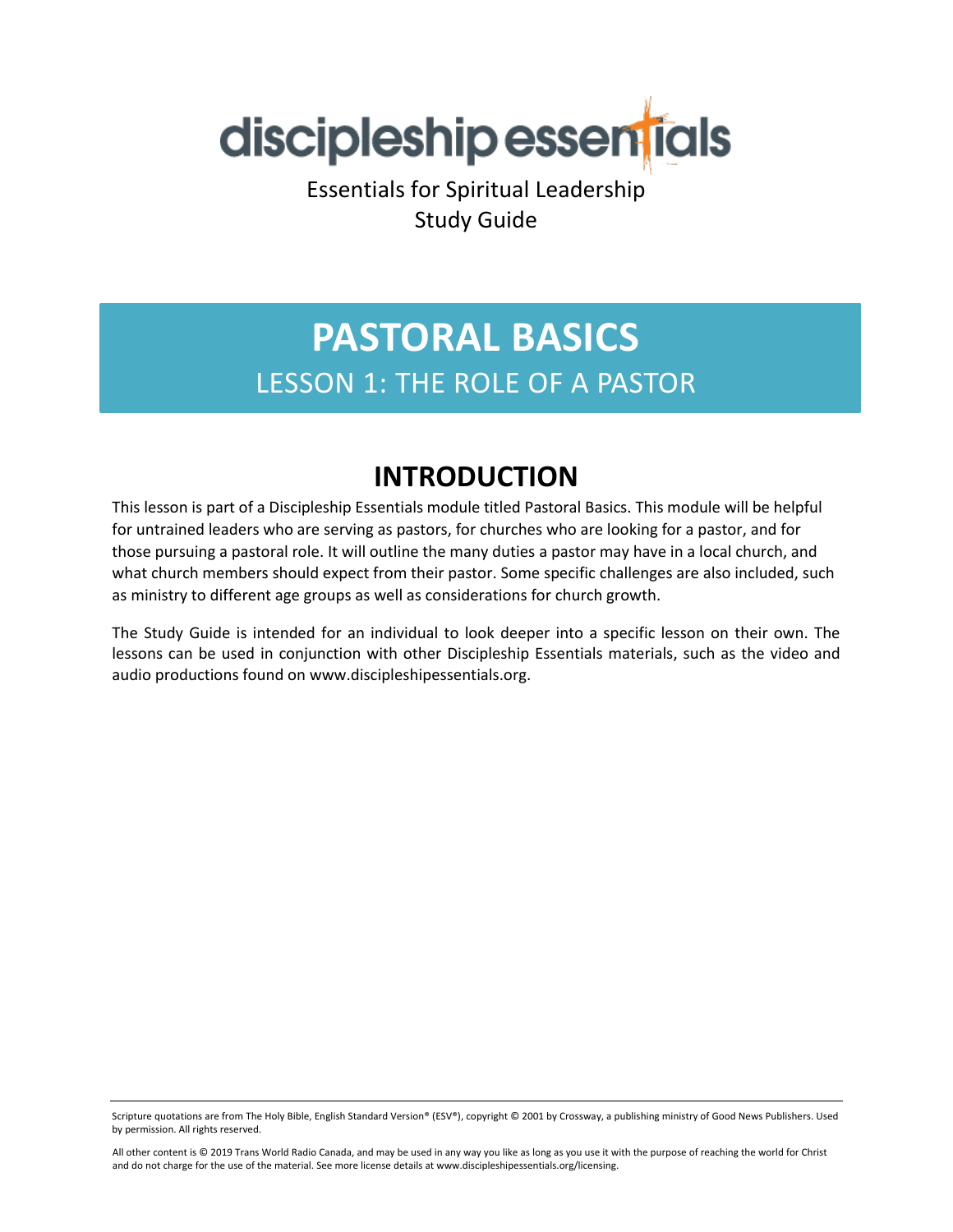# **PASTORAL BASICS** LESSON 1: THE ROLE OF A PASTOR

#### **WHAT IS IT ABOUT?**

This lesson examines what it means to be a pastor, and what the Bible says about pastoral ministry.

#### **JUST SO YOU KNOW…**

Different assemblies of Christians have different leadership structures. Priests, elders, pastors, and ministers all function as overseers and take responsibility for certain duties within an assembly. Some churches empower their leaders with incredible authority, trusting what they do and say. Others believe that every believer is equal in their spiritual authority, and that titles and formalized leadership are not necessary. For the purposes of this lesson, we will take the middle route as most Christians do; the role of church leadership comes with specific responsibilities. We will call that leadership role 'pastor' and will also use the masculine pronoun to refer to pastors. However, we recognize there are leadership roles and positions of pastoring for women as well, to greater or lesser degrees depending on the culture and church denomination.

### **GETTING STARTED**

**1.** Have you had an excellent pastor in your life? What did you specifically appreciate about their ministry?

**2.**

What are some qualities that make a good pastor?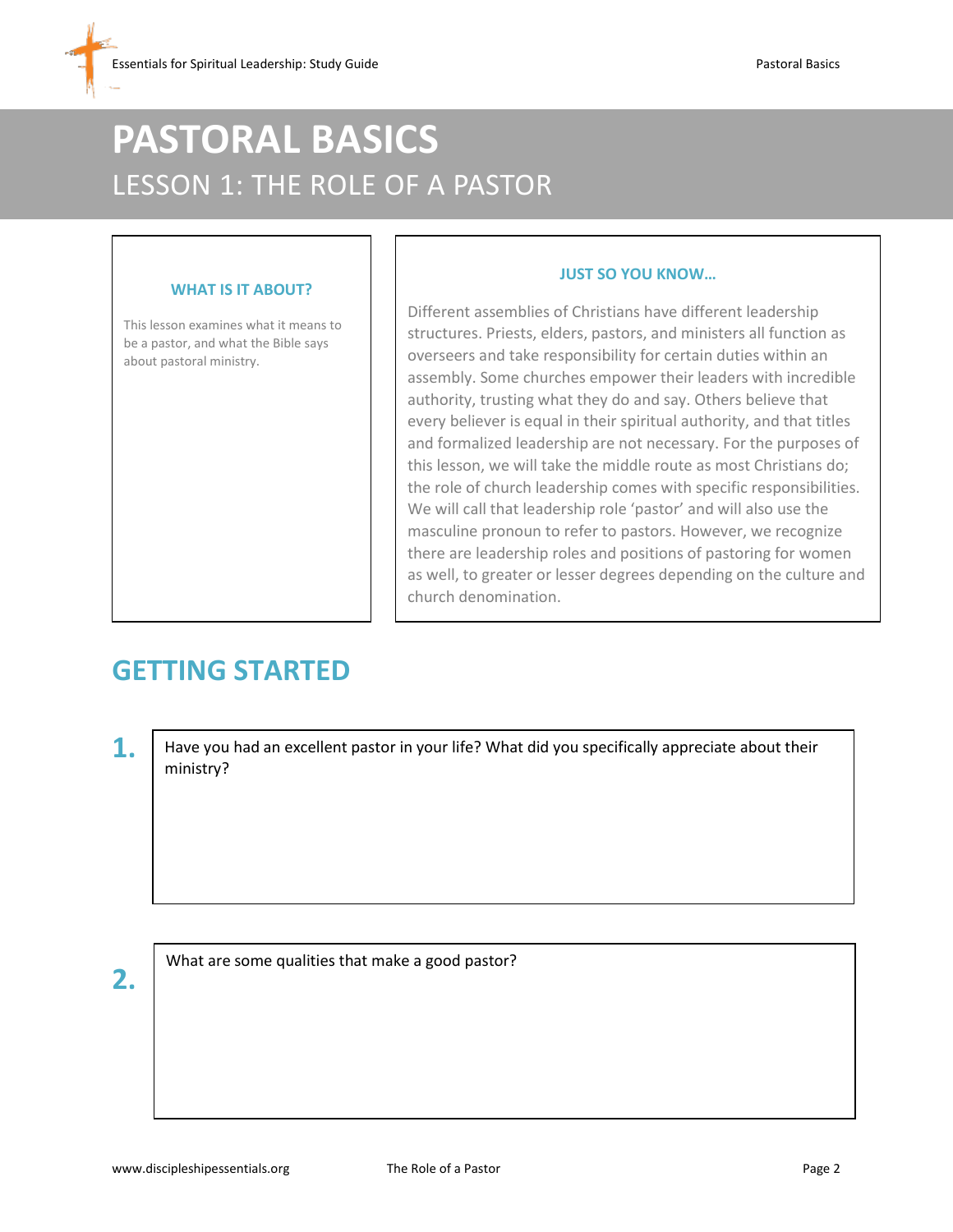## **STUDY**

- **BIBLICAL ROOTS OF THE PASTOR:** We live in a world where authority is often rejected in favour of choosing our own path. And yet, throughout the Bible God places people in authority in order to help, guide and teach people. These leaders were prophets, priests, judges and kings until the time of Jesus. Though we now have God's Word and the Holy Spirit to guide us, we still need to belong to a community of believers, and submit to spiritual authority placed there by God. We have various titles for those in authority in our churches today, but they are all pastors – overseers of God's people.
	- **Jesus the Great Shepherd:** Jesus is our ultimate authority. Without His guidance and teaching we will never follow God's ways, and we will become lost and deceived.
	- $\triangleright$  Read Matthew 9:36, Luke 12:32, John 10:11-18. How did Jesus view the people? What did He call Himself?

 **Shepherding the Flock of God:** Jesus maintains His ultimate authority, but gives the work of shepherding a group of believers to specific people. The metaphor of shepherding provides our understanding of leadership within the Church. How is the metaphor of sheep and shepherds used in the following verses? Who are the shepherds? Who are the sheep?

| John 21:17    |  |
|---------------|--|
| 1 Peter 5:1-4 |  |
| Acts 20:28-29 |  |

 **THE PASTOR AS SHEPHERD:** How exactly are pastors of churches like shepherds? And how does this metaphor describe the way a pastor structures his ministry, or plans out his work week? In order to answer these questions we will explore this metaphor further.

In Bible times, raising sheep was common. Shepherds held a role of responsibility: great numbers of sheep had to be moved from one place to another in order to be fed, they needed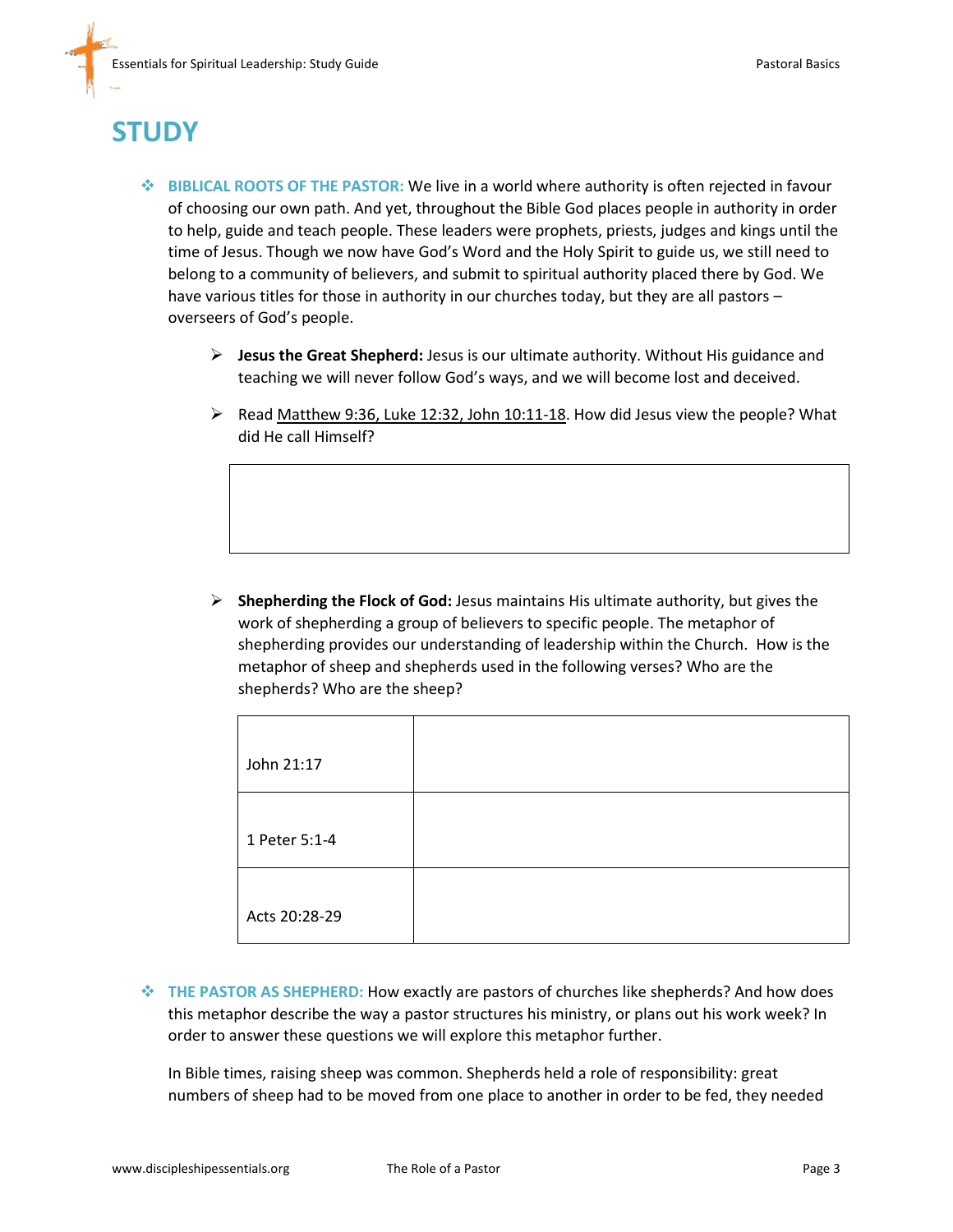protection from predators, as well as constant care and vigilant guarding so they would not become lost. The shepherd was accountable to the owner of the sheep. Sheep prospered under the care of a good shepherd as they have no natural defensive ability when left alone. They can easily be destroyed by wild animals.

A pastor's responsibility for his flock (or congregation) is like that of a shepherd:

- **Feed:** Just as sheep need to be fed, Christians need spiritual food. To feed your flock, you must teach them the Word of God. This often takes the form of sermons given during Sunday worship, but also group Bible studies, or teaching individuals. A pastor should teach what the congregation needs, not just what they want to hear.
	- o **Teach your sheep:** We are to teach people what the Bible says, and help them understand what it means. While church members should be expected to read the Word on their own, they benefit from a pastor teaching and explaining it to them. Read the verses below to see how God's Word is compared to food.

| <b>Matthew 4:4</b> |  |
|--------------------|--|
| 1 Peter 2:2        |  |
|                    |  |

What does this tell you about the necessity of teaching God's Word?

- **Lead:** Just as sheep need to be led to places where they can be fed and led away from places of danger, Christians need a shepherd to lead them in the right direction. Shepherds (pastors) must seek God's will for the particular mission of their Church (the way it can spread the Gospel and serve the community). This vision may be designed by a number of elders or pastors working as a team.
	- o **Lead your sheep:** A congregation without direction will scatter, fall away or look for leadership that may not be godly. A church that understands why it exists and what God expects of them can accomplish great things. A pastor should lead their congregation by passionately inspiring them to move in the right direction with unity.

Read Jeremiah 23:1 and Proverbs 29:18. What can happen to people if they are not led with vision?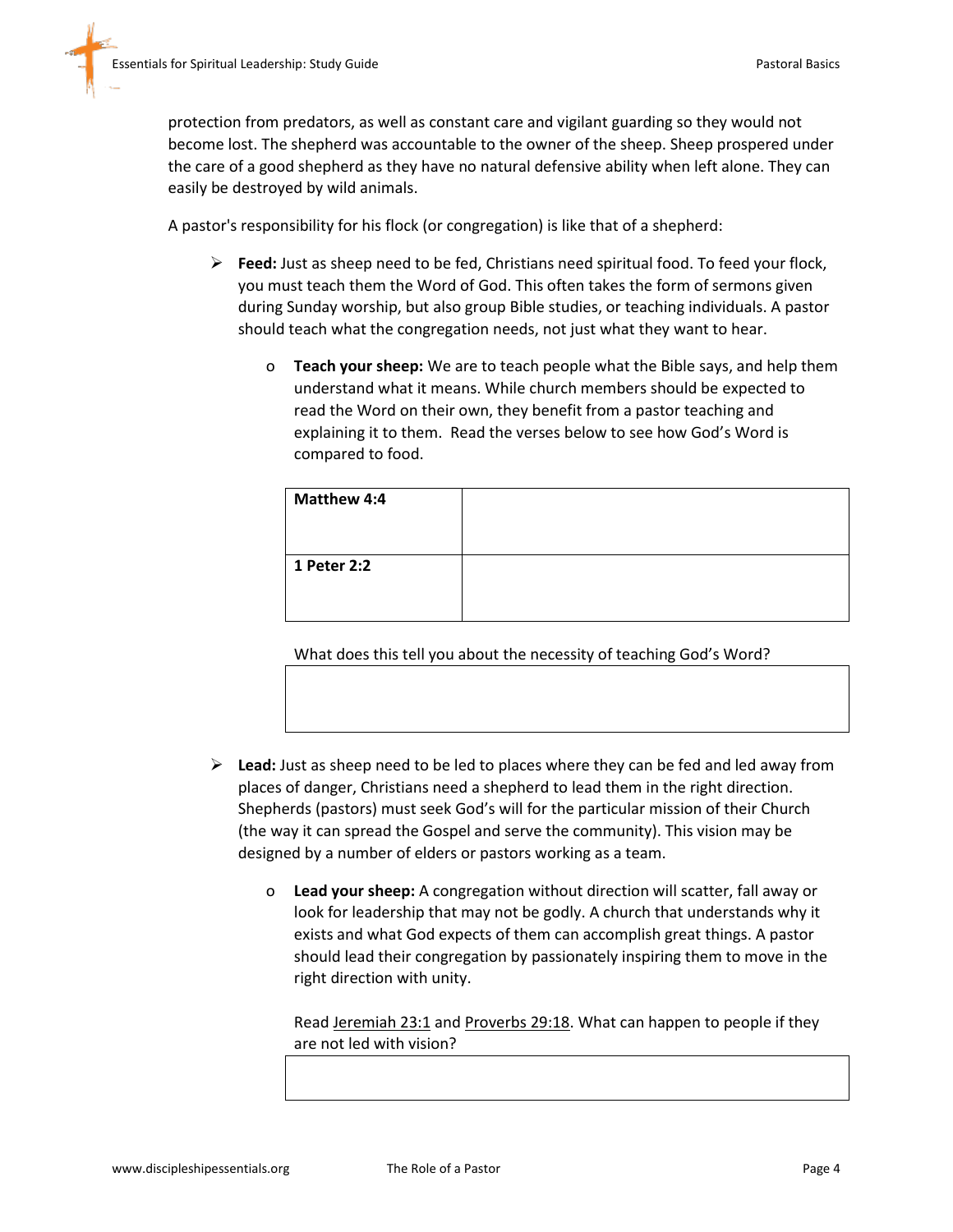- **Rescue:** As sheep have little sense of direction even when near to home, so members of a church community sometimes become lost. In addition, sheep without any shepherd are also lost. Another role of the pastor is to restore those who have left the congregation and/or who are living in sin. This may involve confronting sin, helping those with doubts to be strengthened in their faith, and spreading the Gospel through evangelism. A pastor cares for his own sheep, and also those who are still outside the flock.
	- o **Restoring your sheep:** A lost sheep will only be safe when brought into a flock, under the care of a shepherd. As a lone sheep is easy prey for a predator, so lost people need to be led back to safety. A pastor does this by restoring people to relationship with God.
	- o Read Isaiah 53:6 and James 5:19-20. What do these verses tell us about our tendency to wander, and the role of leaders in restoring the people?

- **Protect:** Sheep face many dangers: wolves, lions, even fast moving water or thorny bushes. Sheep have no defences. They cannot run, kick or bite with much effectiveness, and they huddle together when attacked. A shepherd who can protect them is their only means of survival. Christians need protection also. False teaching, error, blasphemy and worldly philosophy can all contaminate a congregation, but a good pastor will foresee these dangers and provide a safe place for his congregation. He will teach truth so that they will recognize falsehood when they see it.
	- **Defending your sheep:** Making your congregation aware of the enemy, praying for their protection, and teaching them to be equipped with spiritual armour are among the tasks of a pastor. Defend the truth, do not keep silent about error or sin that you see, and guard your sheep from deception (Acts 20:28-30).
	- o What are some of the dangers that your people face? How can a pastor help protect them from these dangers?
- **Comfort:** The relationship between a shepherd and sheep is one of great affection. The sheep follow and trust the shepherd, who comes to the aid of his sheep and lovingly guides them. The very presence of the shepherd comforts the sheep in times of fear or darkness. Similarly, a pastor will often be needed to comfort his congregation, individually and collectively, during times of illness, persecution, death,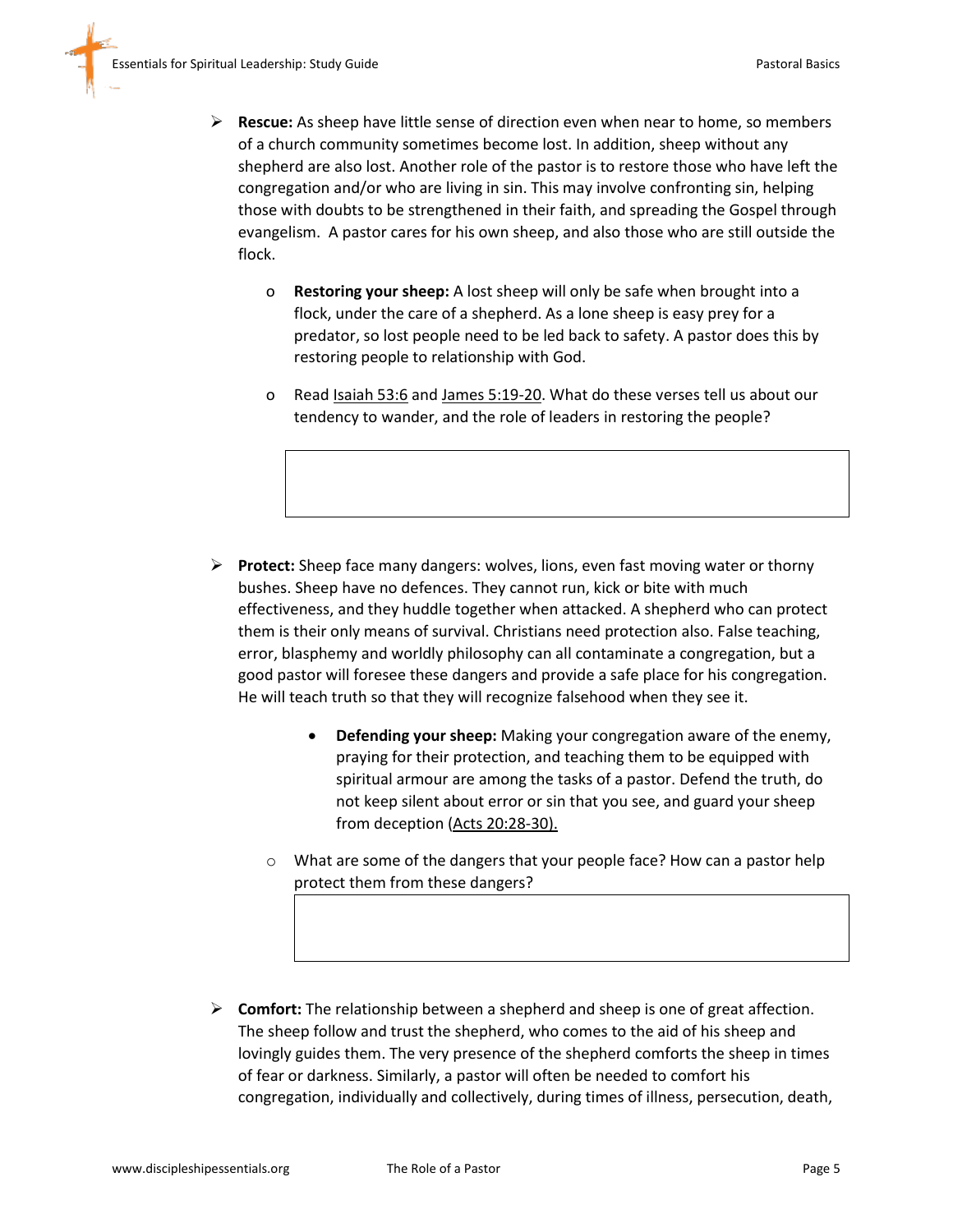fear and war. The pastor must continually remind the church to trust in God, to come to Him for comfort in the midst of their fears.

- o **Comforting your sheep:** The pastor must remind the people of God's presence with them, and that they are not alone. How does a pastor receive comfort to give to others? What does 2 Corinthians 1:3-4 say?
- **Strengthen:** A wounded sheep would be cared for by the shepherd. He would carry a weak or feeble animal until it could stand on its own. A shepherd will not cast off a frail animal, but will provide what is needed. Similarly, pastors will find weak members of the church who need extra care. When a member of the church is sick, they should be visited and prayed for by the pastor or elder. Whenever they are afraid or doubting, the pastor ought to encourage them.
	- o **Strengthening your sheep**: The pastor should teach his congregation to rely on God (not on him) for their strength. The role of the pastor is to identify weaknesses in the lives of the congregation, remind them how God can strengthen them, and equip them to seek God on their own.

Read Isaiah 40:28-31 and James 5:14-16. What should a person facing trials and weaknesses do? How can a pastor help them with this task?

- **Know:** A shepherd knows each sheep by name. As each passes beneath his rod at night when it returns to the fold (Leviticus 27:32), the shepherd counts and identifies those who belong to him. A shepherd would know the pedigree of each sheep, its health and habits. A pastor must also know his congregation. It may not be possible to have a close relationship with everyone who attends a large church, but this is where elders and other church servants can help. To know someone requires considerable time and effort. But just as a sheep follows the shepherd, each Christian will best follow and take discipline from a pastor who knows them well.
	- o **Knowing your sheep:** A pastor demonstrates love for the members of his congregation by getting to know them, caring for them, visiting them personally, and being aware of problems in their lives. A pastor follows God's example by caring for and loving his congregation.
	- o How does knowing the congregation help a pastor to lead them better?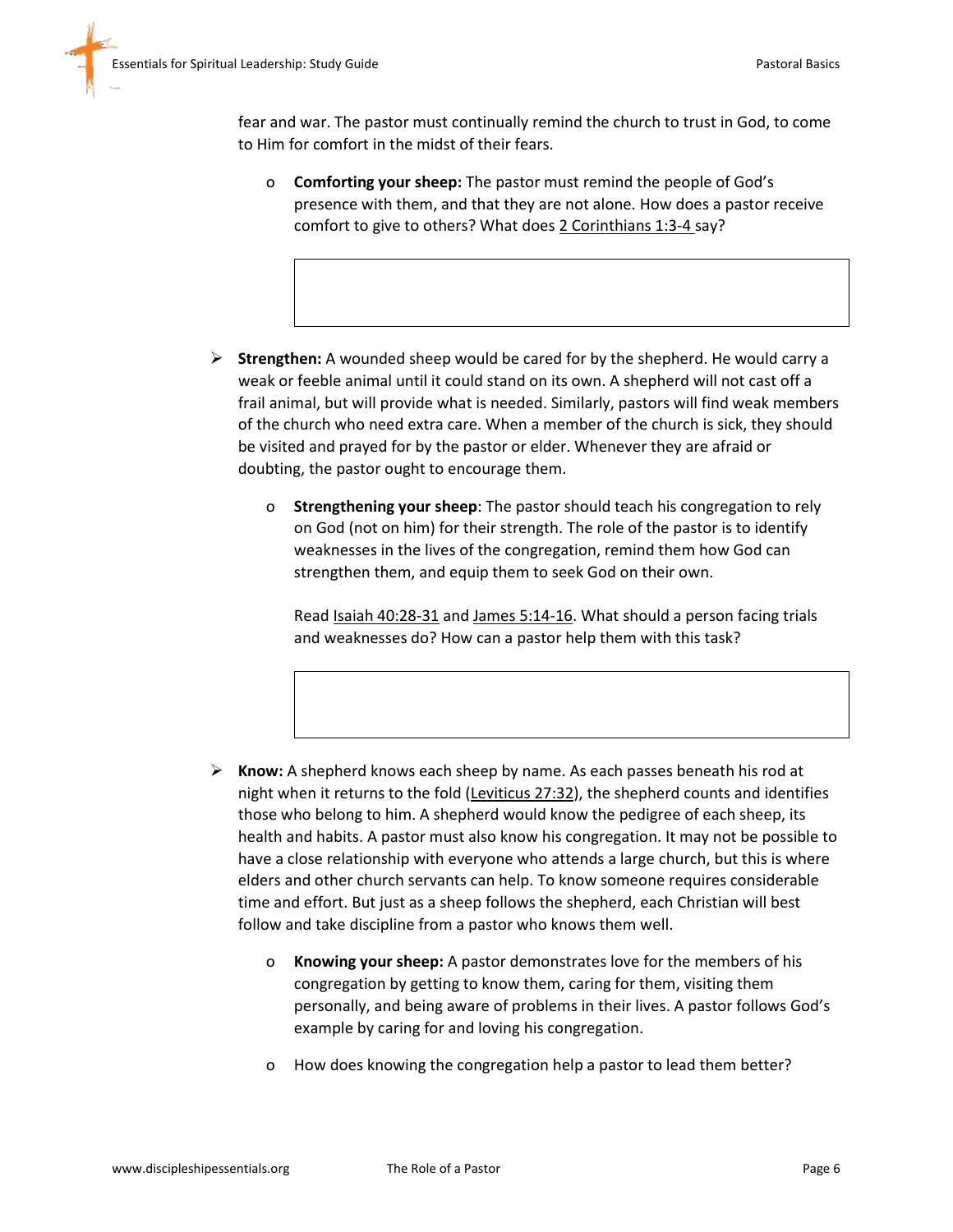- **The Boundaries of a Pastor:** The role of a pastor is a great one, but there are limitations to what is expected of you. Your role is to shepherd under Jesus and care for His flock. You do not own the sheep, because they have always and will always belong to God. Therefore, you are merely to be faithful in doing the work God has given you to the best of your ability.
	- **Who you Shepherd:** If you have received a calling from a particular church or a gathering of Christians to serve as a pastor, your responsibility is to that particular group and the surrounding community. The mandate to pastors in Acts 20:28 specifies that pastors are to oversee, care for, and give careful attention to "all the flock", which is all those who place themselves under your authority by attending or becoming members of your church.
	- **Not alone as Shepherd:** There are many ways for people to serve God in the local church. The pastor is merely one position among many! A pastor should equip others to serve as well, so as to avoid doing the work and making decisions all alone. If the pastor is the only one with authority, his power could become easily corrupted. Read the verses below. What titles of church servants are listed? Why do you think there are different roles?

| Ephesians 4:11   |  |
|------------------|--|
| 1 Timothy 3:1-13 |  |
| 1 Peter 5:1-2    |  |

- **Limitations of the Shepherd:** While the responsibilities of the servants of the church are great, we must remember these things:
	- o We cannot make anyone obey God, but we can give them an example to follow.
	- o We cannot save anyone's soul, but we can point them to the Saviour.
	- o We cannot restore a lost person who stubbornly refuses to be rescued.
	- o We cannot always remove the suffering of another, but we can have compassion.
	- o We cannot make someone listen, but we can be faithful to speak the truth and teach God's Word faithfully.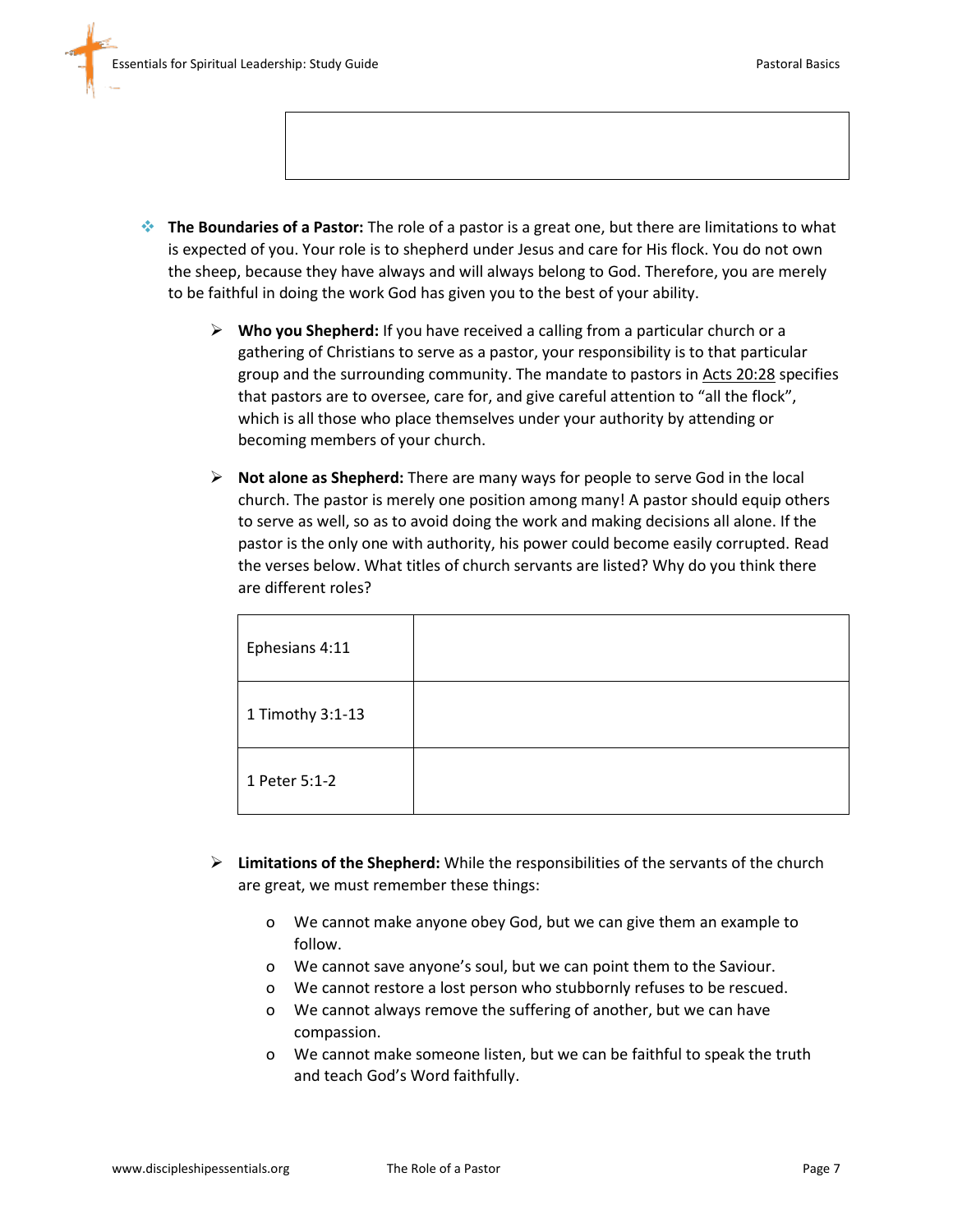- $\triangleright$  Can you think of other pastoral responsibilities beyond those listed in this lesson?
- $\triangleright$  Of those you listed, which of those could be done by someone else to assist the pastor?
- **WHAT GOD NEEDS FROM YOU AS PASTOR:** God chastised the leaders of His people through the Old Testament prophets because they were not leading in truth and righteousness, but rather fighting for power and dishonest gain.
	- $\triangleright$  Read the warnings given by these prophets in Ezekiel 34:1-6 and Jeremiah 23:1-4. What angered God? What were the pastors doing wrong?

These sins were taken seriously by God. If you take on the role of a pastor, God requires some things of you:

- **Remain close to the Great Shepherd:** In order to serve God's people, you must remain close to God. Your spiritual health and relationship to God is always your first priority. This requires you to spend time praying regularly for yourself, your family, your people, and your community. Be fed by God Himself so you can feed others. Sincerely obey God so others can follow you (John 14:4, 1 John 2:27, 1 Corinthians 11:1).
- **Lay down your life for the sheep:** Unlike the corrupt leaders of God's people in the days of Jeremiah and Ezekiel, we should not put our own interests and comforts above the important work of ministry. After our own relationship with God followed by that with our immediate family, the people of God are our next priority. While it is important to balance ministry with family and personal obligations, we must be sure that the people under our care are not neglected and that they have a faithful shepherd (John 10:11, John 15:13, 1 John 3:16).
- **Conclusion:** Serving the people of God in the local church is like being a shepherd to sheep. Sheep can be difficult to lead, but without a shepherd they cannot function or be kept safe. If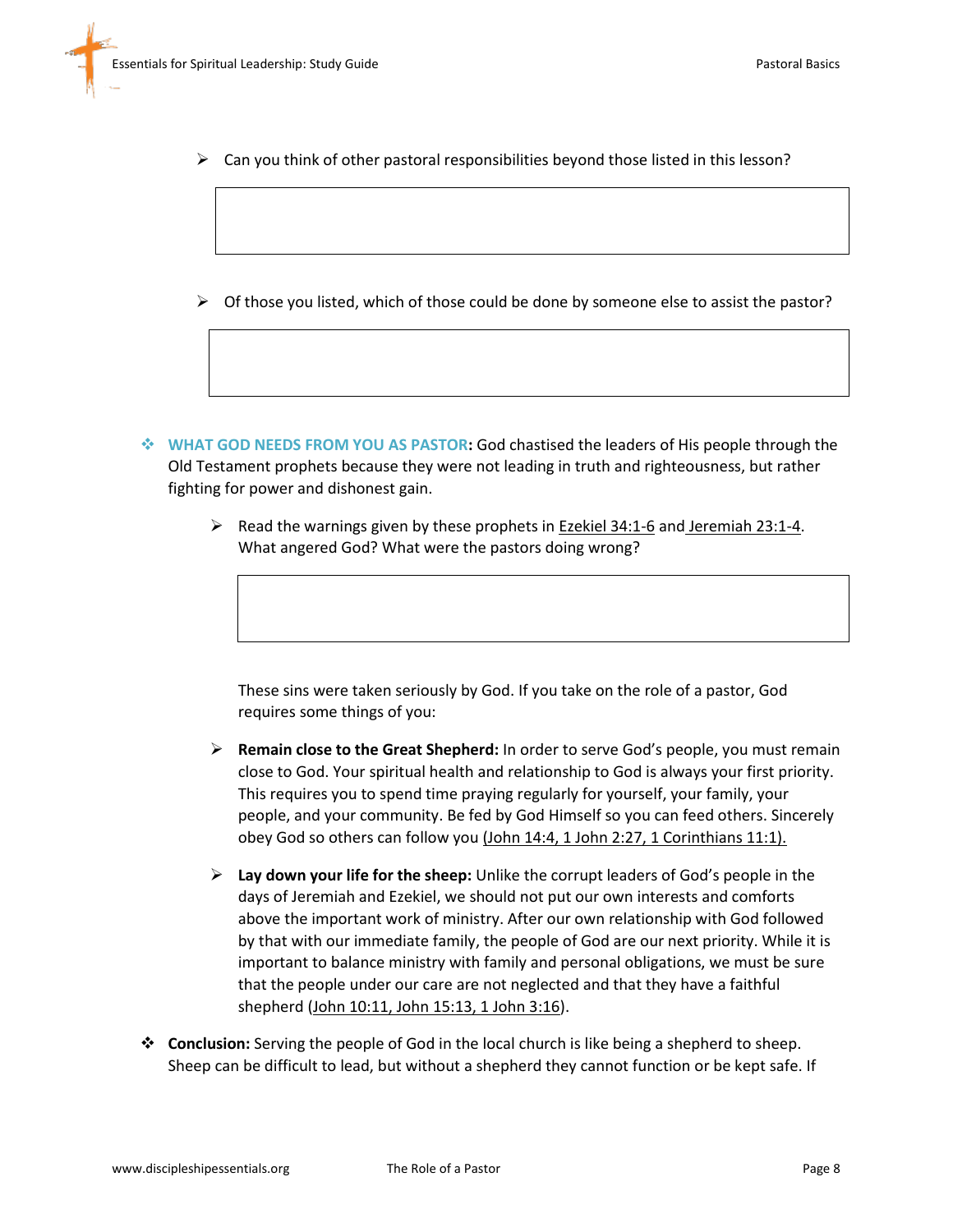you are called to be a pastor, remember what the most important aspects of your job are. If you are part of a local church, consider how you can help your pastor fulfill his job.

#### **SUMMARY**

- Serving the people of God in the local church is like being a shepherd to sheep.
- Just like shepherds, Pastors must feed, lead, rescue, protect, comfort, strengthen and know their followers.
- \* The pastoral role does have its boundaries. Because of this, pastors need people who will keep them accountable.
- \* We must remember that we cannot make anyone obey God, but we can give them a good example to follow. We cannot save anyone's soul, but we can point them to the Saviour.